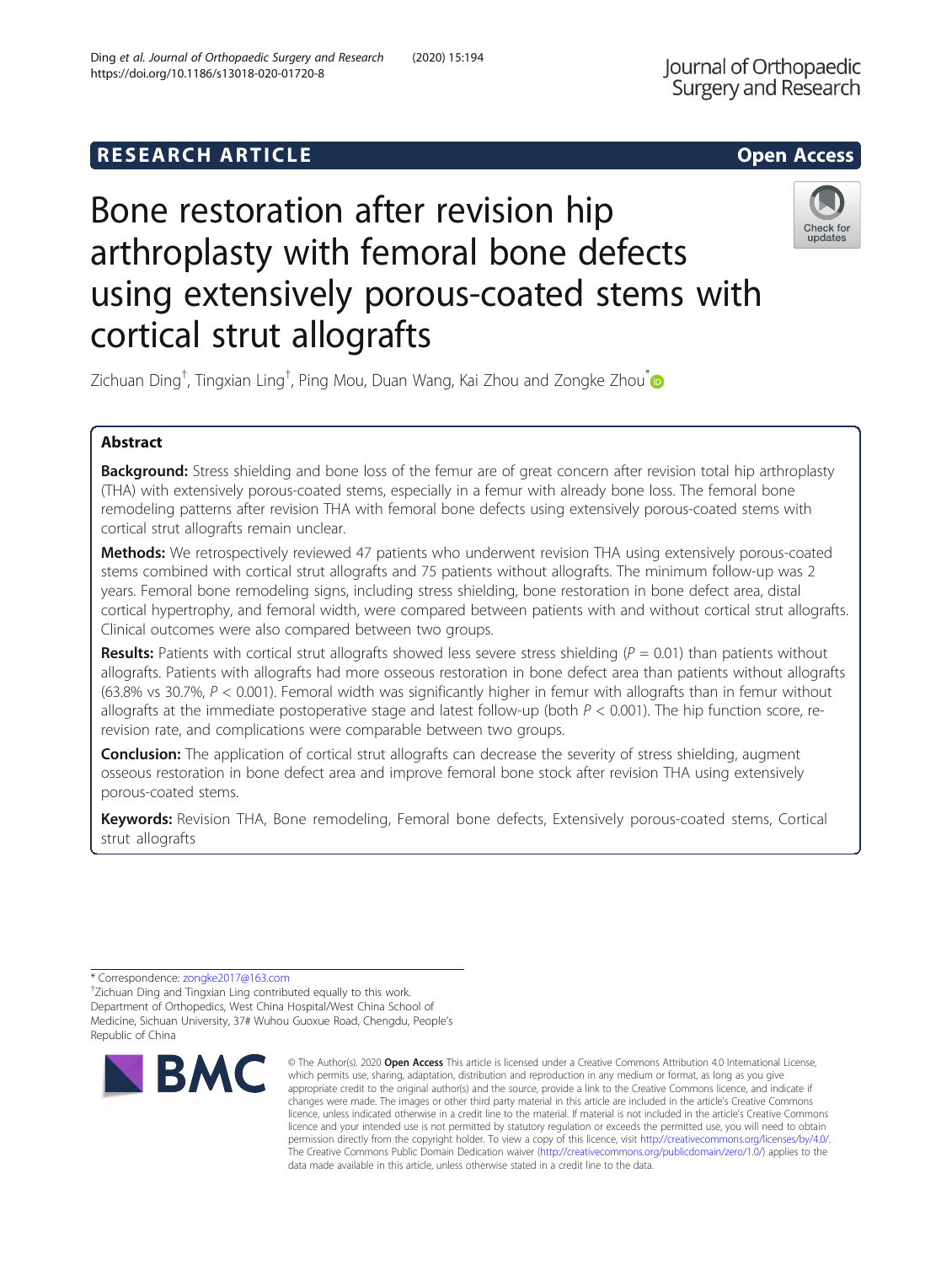#### Introduction

Aseptic loosening, infection, osteolysis, periprosthetic fracture, stress shielding, and implant removal can result in femoral bone defects that must be addressed at time of revision total hip arthroplasty (THA). Extensively porous-coated stems have been the predominant choice for revision THA with femoral bone defects. They can bypass the proximal bone defect region and achieve scratch fit fixation in the diaphysis and have shown reliable clinical outcomes in revision THA with bone loss [[1](#page-7-0)–[5\]](#page-7-0). However, stress shielding and further bone loss of the femur are of great concern after revision THA with extensively porous-coated stems, especially in femur with already extensive bone defects. The reported rates of severe stress shielding after revision THA using extensively porous-coated stems ranged from 6 to 22% [[1](#page-7-0)–[6\]](#page-7-0). The cementless long extensively porous-coated stem with high stiffness distributes some of the loads to the distal femur, and lack of stress in the proximal metaphyseal region leads to bone loss. As a result, proximal osteopenia of stress shielding and distal cortical hypertrophy of stress transfer was often observed. Besides, whether osseous restoration in bone defect area and improvement in femoral bone stock after revision THA using extensively porous-coated stems can be achieved is uncertain [[6,](#page-7-0) [7\]](#page-7-0). Poor femoral bone stock after revision THA influences the functional outcomes  $[8, 9]$  $[8, 9]$  $[8, 9]$  $[8, 9]$  $[8, 9]$ , increases the risk of aseptic loosening [[10\]](#page-7-0), increases the risk of periprosthetic femoral fracture (PFF) [\[11](#page-7-0)], and presents particular problems if further revision is required [\[12](#page-7-0)]. Improvement in femoral bone stock after revision surgery is of vital importance to eliminate the correlation between severe bone defects and poor clinical outcomes [[13](#page-7-0)].

Cortical strut allografts can successfully reconstruct the bone stock in revision THA. Satisfactory clinical outcomes of revision THA using extensively porous-coated stems combined with cortical strut allografts have been reported [[14](#page-7-0)–[17\]](#page-7-0). It has been demonstrated that incorporated cortical strut allografts can undergo revascularization, be replaced with host bone, regain considerable strength, and undergo adaptive bone remodeling [[13](#page-7-0), [18](#page-7-0)–[21\]](#page-7-0). Lack of stress loading on the cortical strut allografts can lead to bone loss of allografts, suggesting cortical strut allografts can also develop stress shielding [[15](#page-7-0), [22,](#page-7-0) [23\]](#page-7-0). However, whether additional application of cortical strut allografts can decrease the severity of stress shielding and promote bone restoration when compared to using extensively porous-coated stems alone remains unclear.

The purpose of this study was to investigate the femoral bone remodeling patterns, including stress shielding, bone restoration in bone defect area, distal cortical hypertrophy, and femoral width, after using extensively porous-coated stems with cortical strut allografts by comparing with those using extensively porous-coated stems alone. Clinical outcomes were also investigated in patients with and without cortical strut allografts.

#### Patients and methods

We retrospectively reviewed 144 patients who underwent revision THA at our institution from January 2010 to July 2017. A total of 15 patients were lost to followup after surgery, and five patients had died, with no deaths related to the revision THA. Two patients were reached by telephone at last follow-up and were all satisfied with their hip function but refused to return for follow-up. The remaining 122 patients with a minimum 2-year follow-up were enrolled in this study. All patients were diagnosed with Paprosky type II, III, and IV femoral bone defects. Extensively porous-coated stems combined with cortical strut allografts were applied in 47 patients (allografts group), and stems alone in 75 patients (no allografts group). No significant difference in demographic data was observed between two groups (Table [1](#page-2-0)). The institutional review board of our hospital approved this retrospective study. All patients provided informed consent for participation.

All femoral components were revised with cementless extensively porous-coated solution stems (DePuy, Warsaw Indiana). When traditional methods fail in attempting to extract a well-fixed stem, extended trochanteric osteotomy (ETO) was performed. When the initial axial and rotational stability of the stems could not be achieved, or the area of cortical bone defects was large, or the thin cortical bone presented a high risk of intraoperative fracture, cortical strut allografts were used. One to three cortical strut allografts were used in different sides of the femur, usually the lateral, medial, or anterior femur, which can be observed in Gruen zone 1-11. The allografts used in these operations were made from tibial bone and previously stored at − 80 °C for at least 3 months in the bone bank of our institution. The allografts were soaked in povidone-iodine solution repeatedly and finally coated with dry-powdered gentamicin and vancomycin, which was all performed on another surgical table under sterile condition. Except use of cortical strut allografts, other techniques and therapy protocol were the same in both groups [\[24\]](#page-7-0). Generally, patients were mobilized with partial weight-bearing 1 to 4 weeks after the operation, depending on the degree of preoperative bone defects. Full weight-bearing and ambulation without crutches were allowed after 4 to 12 weeks. Patients were followed up clinically and radiographically after surgery at regular intervals of 1, 2, 3, 6, and 12 months as well as annually thereafter.

Anteroposterior and lateral radiographs of the femurs at each follow-up time point along with preoperative radiographs were taken and reviewed. Areas around the femoral stem were divided into 14 zones as described by Gruen et al. [[25\]](#page-7-0). The area of stress shielding was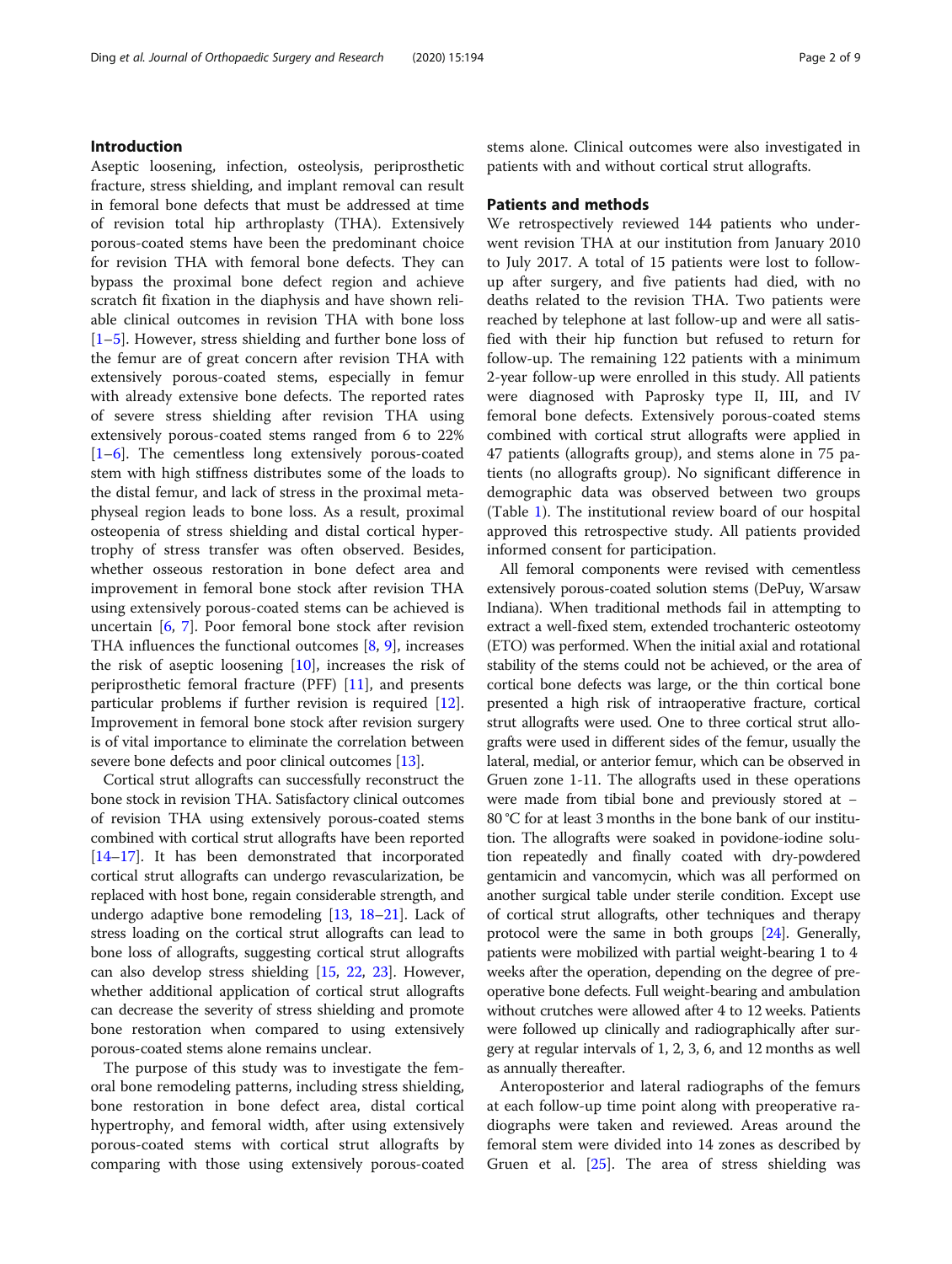<span id="page-2-0"></span>

|  | Table 1 Demographic data |  |
|--|--------------------------|--|
|--|--------------------------|--|

| Parameters                                                  | Allografts group ( $n = 47$ ) | No allografts group ( $n = 75$ ) | $P$ value |
|-------------------------------------------------------------|-------------------------------|----------------------------------|-----------|
| Male                                                        | 29 (61.7%)                    | 44 (58.7%)                       | 0.739     |
| Age                                                         | $57.2 \pm 16.5$ (29-83)       | $53.5 \pm 17.4 (33 - 87)$        | 0.196     |
| Follow-up                                                   | $6.4 \pm 2.5$ (2.3-11.5)      | $6.0 \pm 2.2$ (2.2-11.8)         | 0.302     |
| Primary diagnosis                                           |                               |                                  | 0.958     |
| Osteonecrosis of the femoral head                           | 25 (53.2%)                    | 39 (52.0%)                       |           |
| Developmental dysplasia of the hip                          | 12 (25.5%)                    | 16 (21.3%)                       |           |
| Primary osteoarthritis                                      | 6 (12.8%)                     | 11 (14.7%)                       |           |
| Femoral neck fractures                                      | $3(6.4\%)$                    | 7 (9.3%)                         |           |
| Rheumatoid arthritis                                        | $1(2.1\%)$                    | 2(2.7%)                          |           |
| Mean time from primary to revision THA                      | $9.3 \pm 4.2$ (1-18)          | $8.9 \pm 4.9$ (0-17)             | 0.824     |
| Reason for revision                                         |                               |                                  | 0.575     |
| AL                                                          | 14 (29.8%)                    | 29 (38.7%)                       |           |
| PJI                                                         | 16 (34.0%)                    | 24 (32.0%)                       |           |
| PFF                                                         | 17 (36.2%)                    | 22 (29.3%)                       |           |
| Fixation of previous femoral stems                          |                               |                                  | 0.739     |
| Cement                                                      | 29 (61.7%)                    | 44 (58.7%)                       |           |
| Cementless                                                  | 18 (38.3%)                    | 31 (41.3%)                       |           |
| Degree of femoral bone defects<br>(Paprosky classification) |                               |                                  | 0.106     |
| Type II                                                     | 9 (19.1%)                     | 20 (26.7%)                       |           |
| Type IIIA                                                   | 21 (44.7%)                    | 36 (48.0%)                       |           |
| Type IIIB                                                   | 12 (25.5%)                    | 19 (25.3%)                       |           |
| Type IV                                                     | 5 (10.6%)                     | $0(0\%)$                         |           |
| ETO utilized                                                | 10 (21.3%)                    | 14 (18.7%)                       | 0.724     |

Categorical variables are presented as numbers (percentage). Continuous variables are presented as the means ± standard deviations (range). AL aseptic loosening, PJI periprosthetic joint infection, PFF periprosthetic femoral fracture, ETO extended trochanteric osteotomy

assessed according to the criteria of Engh and Bobyn [[26\]](#page-7-0) and partially modified by Kusano et al. [[8\]](#page-7-0). A small area of stress shielding was defined as bone loss in only Gruen zones 1, 7, 8, or 14; a moderate area of stress shielding as any bone loss in Gruen zones 2, 6, 9, or 13; and a large area of stress shielding as bone loss in the remaining Gruen zones: 3, 4, 5, 10, 11, or 12. In addition, we assessed the severity of stress shielding based on bone density according to Moreland and Moreno [[27\]](#page-7-0). Mild stress shielding was indicated when little change in cortical density and thickness was observed. Moderate stress shielding was indicated by significant and obvious loss of cortical density and thickness, and severe stress shielding was indicated by a major, striking, and impressive degree of bone loss. When the cortex of the host bone was covered by allografts, stress shielding was evaluated by comparing earliest radiographs showing that cortical strut allografts were united to the host bone with latest radiographs. Bone restoration in bone defect area was classified as osseous restoration, constant defects, or increasing defects, according to the criteria of Bohm and Bischel [[28\]](#page-7-0). Distal

cortical hypertrophy was assessed as previously described by Ritter and Fechtman [[29\]](#page-7-0). Femoral width was measured at the zone with the most severe bone loss, where cortical struts allografts were always applied to augment the bone stock in the allografts group [\[30](#page-7-0)].

The fixation and stability of the cementless femoral components were evaluated according to the criteria of Engh et al. [[31](#page-7-0)]. Incorporation of cortical strut allografts to host bone was defined as complete union and bridging between them. Fracture nonunion was defined as a persistent fracture line or absence of bridging callus after six postoperative months [\[32](#page-7-0)]. Hip function evaluation was conducted by two observers not involved with the surgical and clinical care of the patients using Harris Hip Score (HHS). Any re-revisions and intraoperative and postoperative complications were recorded.

Two independent observers quantified radiographic parameters to compare the interobserver reliability. Intraobserver reliability was assessed by repeated measurement by the first author on separate occasions, 2 weeks apart. Reliability analysis showed high interobserver and intraobserver agreements for all radiographic parameters, with intraclass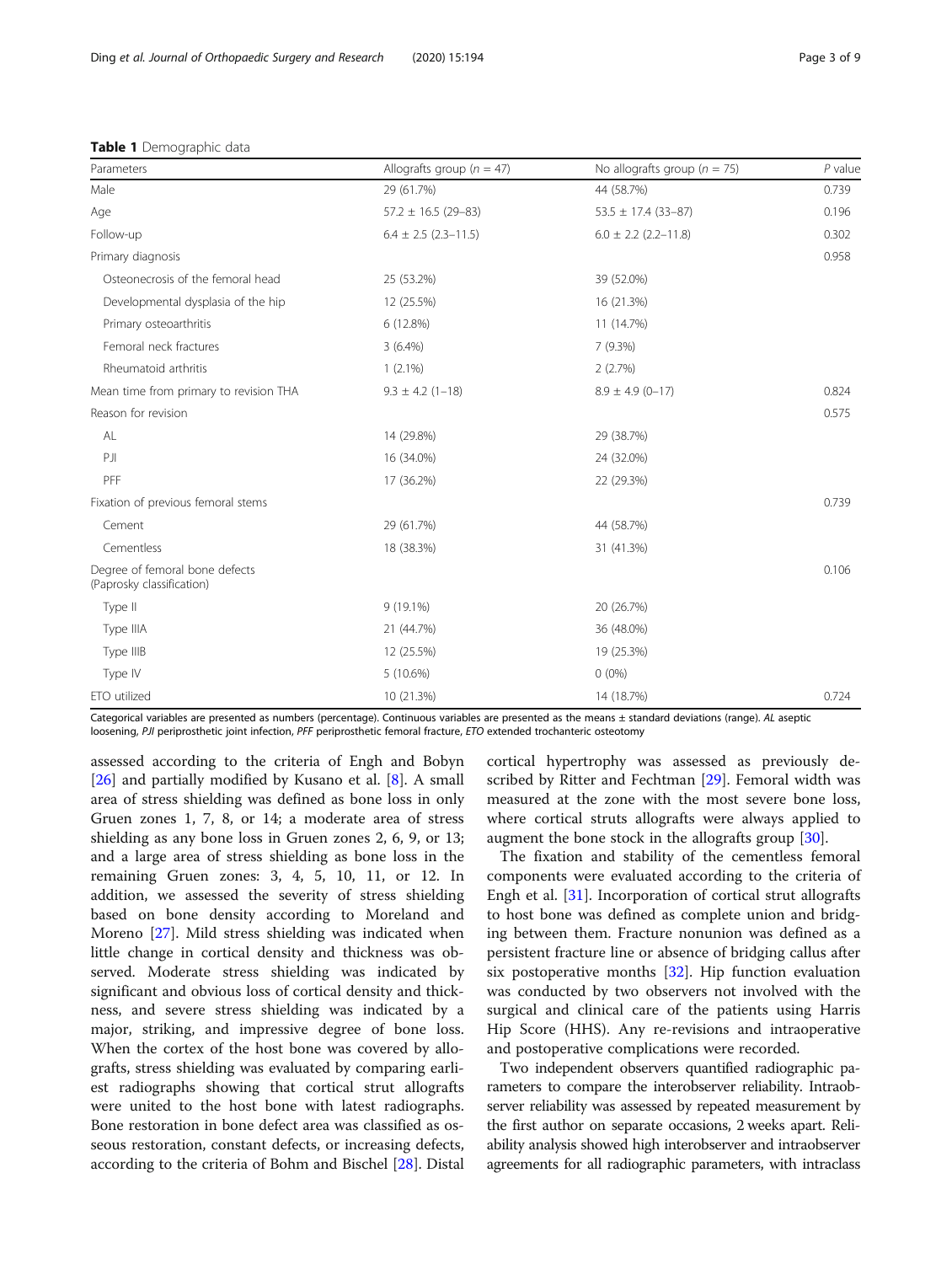<span id="page-3-0"></span>correlation coefficient (ICC) over 0.75. Student's  $t$  test was utilized to analyze continuous variables. Mann-Whitney U tests and Pearson chi-square tests were performed to analyze ordinal and unordered categorical variables, respectively. The correlation between two ordinal categorical variables was analyzed by Spearman's rank correlation coefficient test. The level of significance was defined as  $P <$ 0.05. Statistical analysis was performed with SPSS v22.0 (IBM, Armonk, NY).

### Results

Patients with cortical strut allografts showed less severe stress shielding than patients without allografts

Table 2 Outcome parameters

 $(P = 0.01)$  (Table 2, Figs. [1,](#page-4-0) [2](#page-4-0), and [3](#page-5-0)). The area of stress shielding was smaller in the allografts group than in the no allografts group, but it did not reach statistical significance ( $P = 0.599$ ). The severity of stress shielding was positively correlated with preoperative Paprosky classification of femoral bone defects (Spearman's rank correlation coefficient =  $0.796$ ,  $P < 0.001$ ), while the area of stress shielding was not associated with preoperative bone defects (Spearman's rank correlation coefficient =  $0.14$ ,  $P = 0.326$ ). No difference was observed in HHS among different severities of stress shielding (analysis of variance [ANOVA],  $P = 0.424$ ] and different areas of stress shielding (ANOVA,  $P = 0.328$ ).

| Parameters                          | Allografts group ( $n = 47$ ) | No allografts group ( $n = 75$ ) | $P$ value |
|-------------------------------------|-------------------------------|----------------------------------|-----------|
| Area of stress shielding            |                               |                                  | 0.599     |
| Small                               | 28 (59.5%)                    | 41 (54.7%)                       |           |
| Moderate                            | 13 (27.7%)                    | 23 (30.7%)                       |           |
| Large                               | 6 (12.8%)                     | 11 (14.7%)                       |           |
| Severity of stress shielding        |                               |                                  | 0.01      |
| Mild                                | 40 (85.1%)                    | 48 (64.0%)                       |           |
| Moderate                            | 5(10.6%)                      | 16 (21.3%)                       |           |
| Severe                              | 2(4.3%)                       | 11 (14.7%)                       |           |
| Distal cortical hypertrophy         | 14 (29.8%)                    | 29 (38.7%)                       | 0.318     |
| Bone restoration in the defect area |                               |                                  | < 0.001   |
| Osseous restoration                 | 30 (63.8%)                    | 23 (30.7%)                       |           |
| Constant defects                    | 12 (25.5%)                    | 30 (40.0%)                       |           |
| Increasing defects                  | 5(10.6%)                      | 22 (29.3%)                       |           |
| Femoral width (mm)*                 |                               |                                  |           |
| Pre-operation                       | $31.7 \pm 4.4$ (22.6-38.0)    | $32.2 \pm 5.1$ (23.9-39.4)       | 0.457     |
| Immediate post-operation            | 42.1 $\pm$ 6.5 (29.9-55.6)    | $32.3 \pm 5.0$ (23.8-39.4)       | < 0.001   |
| Latest follow-up                    | $38.6 \pm 7.2$ (25.3-57.7)    | $31.2 \pm 6.5$ (22.3-42.5)       | < 0.001   |
| Fixation and stability of the stems |                               |                                  | 0.672     |
| Stable bone ingrowth                | 40 (85.1%)                    | 59 (78.7%)                       |           |
| Stable fibrous ingrowth             | 6 (12.8%)                     | 14 (18.7%)                       |           |
| Unstable                            | $1(2.1\%)$                    | 2(2.7%)                          |           |
| Re-revision                         | 2(4.3%)                       | $3(4.0\%)$                       | 0.945     |
| PJI                                 | $0(0\%)$                      | $1(1.3\%)$                       |           |
| AL                                  | $1(2.1\%)$                    | 2(2.7%)                          |           |
| PFF                                 | $1(2.1\%)$                    | $0(0\%)$                         |           |
| <b>HHS</b>                          |                               |                                  |           |
| Preoperative points                 | $41.2 \pm 10.7$               | $43.7 \pm 9.9$                   | 0.281     |
| Postoperative points                | $84.6 \pm 6.0$                | $84.8 \pm 6.6$                   | 0.495     |
| Complications                       | 4 (8.5%)                      | 5 (6.7%)                         | 0.705     |
| Intraoperative fracture             | 2(4.3%)                       | $3(4.0\%)$                       |           |
| Wound infection                     | $1(2.1\%)$                    | $0(0\%)$                         |           |
| Postoperative dislocation           | $1(2.1\%)$                    | 2(2.7%)                          |           |

 $*P$  value was analyzed by the paired  $t$  test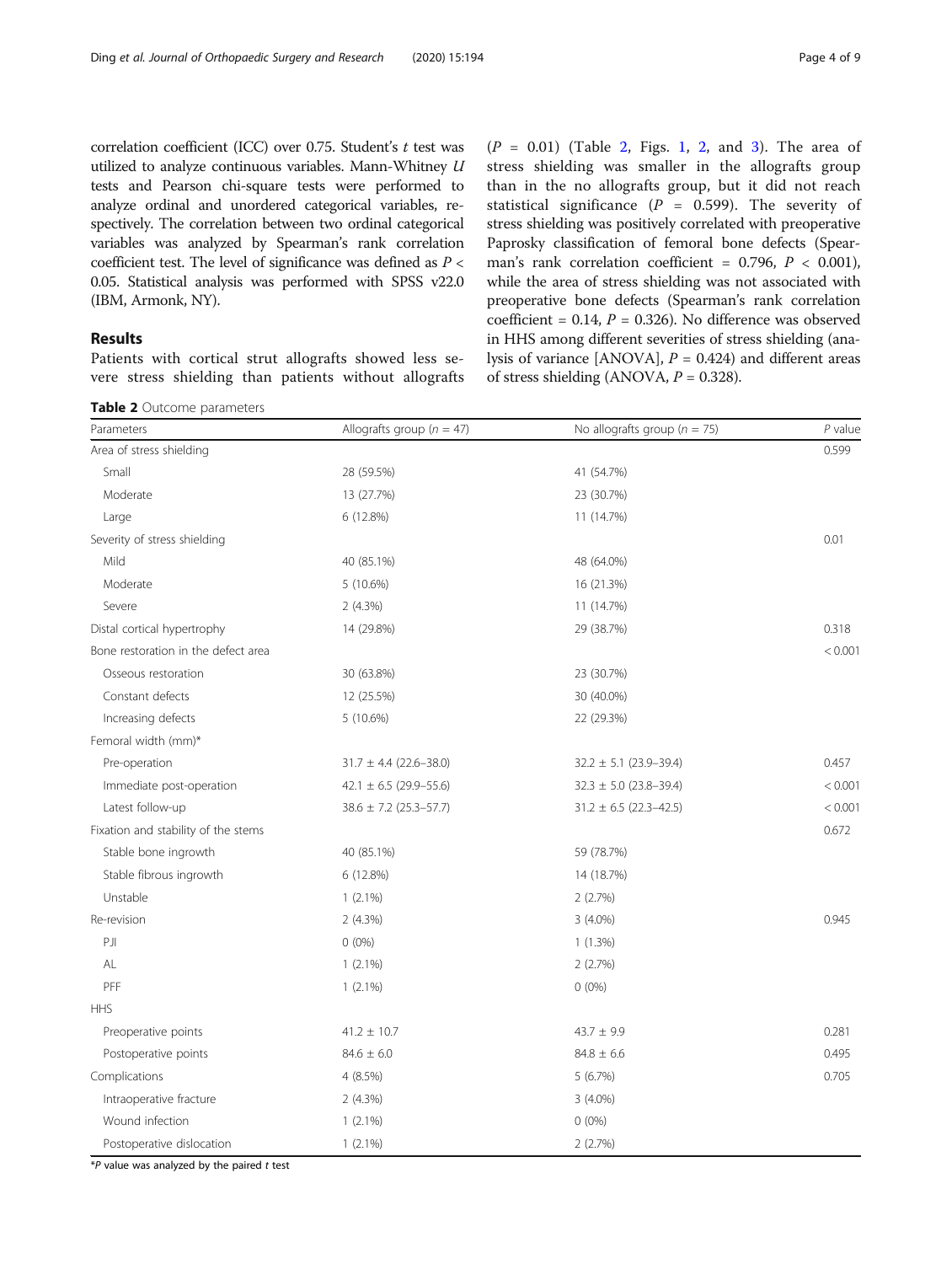<span id="page-4-0"></span>Fig. 1 Anteroposterior radiographs of a 48-year-old woman who underwent revision THA for periprosthetic joint infection. a Radiograph prior to stage 2 revision THA showing the antibiotic-loaded spacer in situ. **b** Radiograph immediately after revision THA using a cementless extensively porous-coated stem without cortical strut allografts. c Postoperative radiograph at 1 year showing loss of cortical density and thickness in the proximal femur, suggesting moderate area and severity of stress shielding. d Postoperative radiograph at 5 years showing severe stress shielding and distal cortical hypertrophy on both the medial and lateral sides. e Postoperative radiograph at 10 years showing more severe bone loss and distal cortical hypertrophy

Patients with cortical strut allografts had more osseous restoration in bone defect area than patients without allografts (63.8% vs 30.7%, P < 0.001) (Table [2,](#page-3-0) Figs. 2 and [3\)](#page-5-0). Osseous restoration was positively associated with ETO (Pearson chi-square test,  $P = 0.014$ ). The occurrence of distal cortical hypertrophy showed no difference between the allografts group and no allografts group (29.8% and 38.7%, respectively) (Fig. 1). Femoral width was significantly higher in femurs with allografts than in femurs without allografts at the immediate postoperative stage and latest follow-up (both  $P < 0.001$ ). Compared to the preoperative width, the femoral width at the latest follow-up increased by a mean of 6.9 mm (21.8% of preoperative width) in the allografts group, while the femoral width decreased by 1.1 mm in the no allografts group at the latest follow-up.



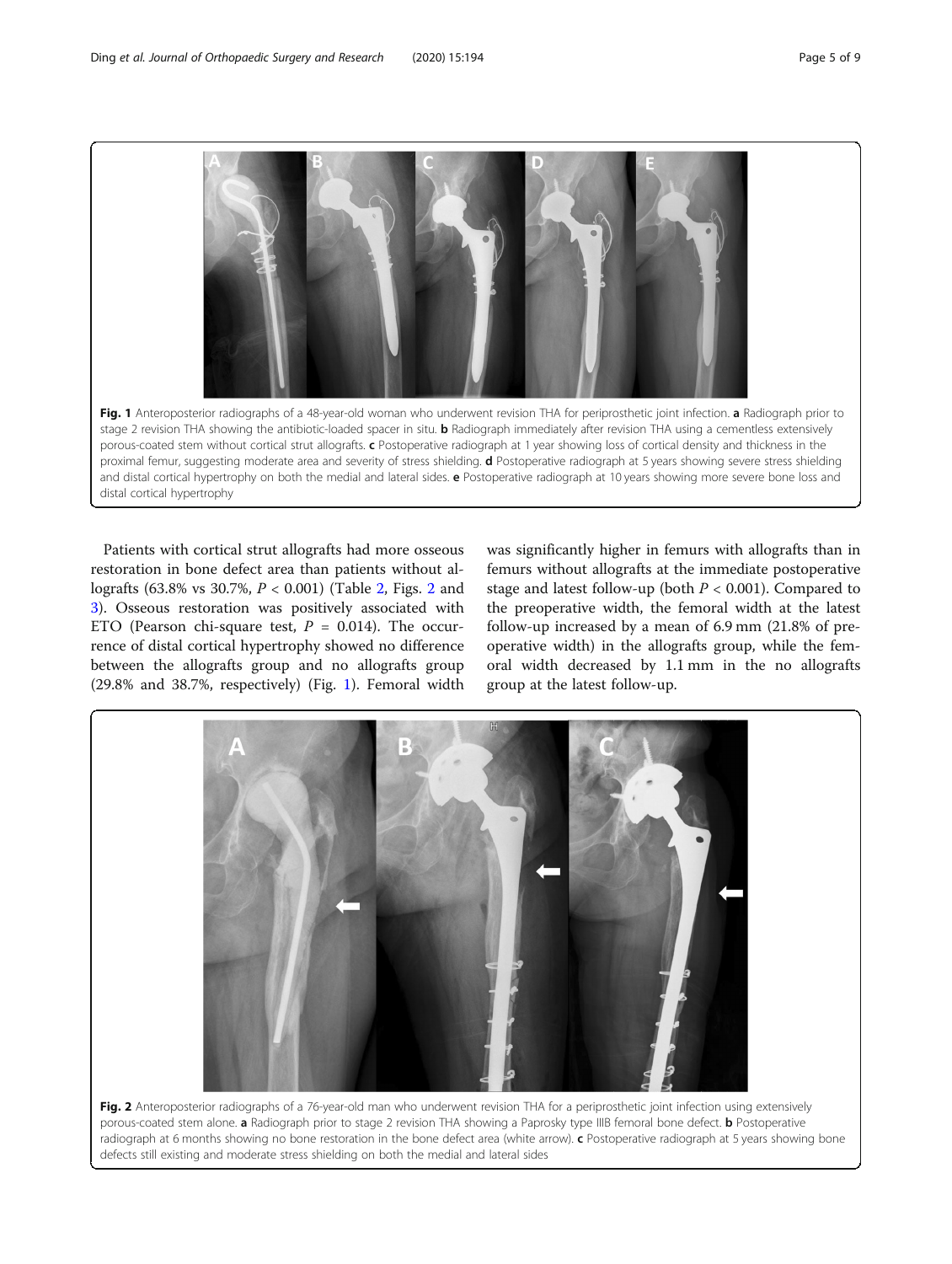<span id="page-5-0"></span>

radiographs prior to stage 2 revision THA showing a Paprosky type IIIA femoral bone defect. c, d Radiographs immediately after revision THA using an extensively porous-coated stem with cortical strut allografts, showing that the cortical strut allografts bridged the bone defects (white arrow) and supported the thinning cortex. **e, f** Postoperative radiographs at 9 years showing successful incorporation of the cortical strut allografts to the host bone, bone restoration in the bone defect area (white arrow), and a significant increase in femoral width. No sign of stress shielding and distal cortical hypertrophy was observed. The stem was assessed as bone ingrowth stable

No difference was observed concerning signs of instability in both groups (Table [2\)](#page-3-0). Incorporation of cortical strut allografts to host bone was confirmed in all 47 patients at a mean follow-up of 9.1 months. All PFFs and ETOs achieved union. The re-revision rates were comparable between the allografts and no allografts groups (4.3% vs 4.0%,  $P = 0.945$ ). One PFF occurred in the allografts group and one acute hematogenous periprosthetic joint infection occurred in the no allografts group, but both stems were evaluated as stable in rerevision surgery. The HHS showed significant improvement after revision THA in both groups (both  $P < 0.001$ ). No significant difference was found in intraoperative and postoperative complications between two groups.

#### **Discussion**

Stress shielding and further bone loss of the femur with already deficient bone stock are of great concern after revision THA using extensively porous-coated stems [[1](#page-7-0)–[5](#page-7-0)]. Enhancement of femoral bone stock after revision THA can improve functional outcomes, decrease the risk of PFF and aseptic loosening, and render further re-revision easier  $[8-13]$  $[8-13]$  $[8-13]$  $[8-13]$  $[8-13]$ . Cortical strut allografts were reported to successfully reconstruct the femur and improve bone stock in revision THA with bone defects [[14](#page-7-0)–[16\]](#page-7-0). However, whether additional application of cortical strut allografts can decrease the severity of stress shielding and promote bone restoration when compared to using extensively porous-coated stems alone remains unclear. To the best of our knowledge, no previous studies have compared the femoral bone remodeling patterns after revision THA

using extensively porous-coated stems with and without cortical strut allografts.

Although we found that extensively porous-coated stems with and without cortical strut allografts can both provide satisfactory clinical outcomes after revision THA with bone defects, the most striking finding in our study was that additional application of cortical strut allografts can further decrease the severity of stress shielding, augment osseous restoration in bone defect area, and reconstruct femoral bone stock. Although we did not find any difference in functional outcomes among patients with different degrees of stress shielding, we speculated that severe bone loss may result in worse hip function at longer follow-up time, as previously described [\[8](#page-7-0), [9\]](#page-7-0). Decreasing the severity of stress shielding and improving bone stock can eliminate the correlation between severe bone defects and poor clinical outcomes [[13](#page-7-0)]. Besides, we believe that the promotion of bone restoration after application of allografts can provide superior longevity of revision stem and decrease the risk of aseptic loosening and periprosthetic fracture at longer follow-up time [\[10](#page-7-0)–[12](#page-7-0)]. Moreover, application of allografts can provide a better bone stock situation when a further revision is required. Since we found the severity of stress shielding was positively correlated with degree of preoperative bone defects, which is in accordance with previous findings [[1](#page-7-0), [2](#page-7-0), [33](#page-7-0)], we suggest, in revision THA cases with severe femoral bone defects, use of cortical strut allografts is a reliable way to reduce bone loss, promote bone restoration and improve femoral bone stock.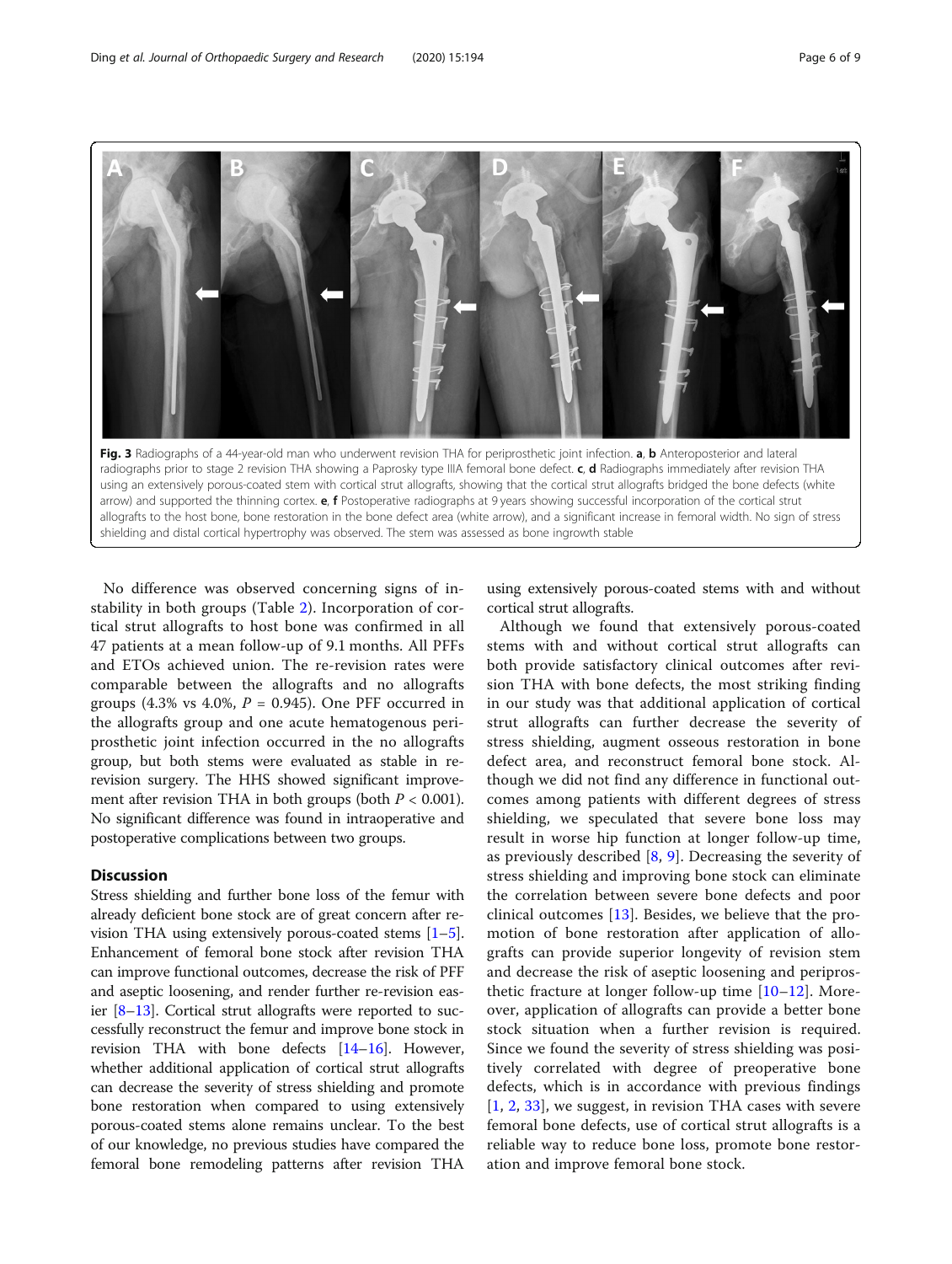Many previous studies have assessed the severity of stress shielding around extensively porous-coated stems based on the area of stress shielding. The reported rates of severe stress shielding, defined as a large area of bone loss extending to the femoral diaphysis, ranged from 6 to  $22\%$  [\[1](#page-7-0)–[6](#page-7-0)]. In this study, stress shielding extending to the femoral diaphysis was observed in 12.8% and 14.7% of patients in the allografts group and no allografts group, respectively. However, it did not reach statistical significance. We also investigated the severity of stress shielding based on the intensity of bone loss and found patients with cortical strut allografts had a significantly lower rate of severe stress shielding than patients without allografts (4.3% vs 14.7%;  $P = 0.01$ ). In summary, the application of allografts decreased the severity of stress shielding and delayed the process of stress shielding, although stress shielding still developed at the united allografts and host bone.

The decreased severity and delayed process of stress shielding after application of cortical strut allografts may be explained as follows. First, the high rate of incorporation of cortical strut allografts leads to significant increase of bone mass, which can limit the influence of stress shielding on bone stock. Second, it has been demonstrated that after union occurs, cortical strut allografts can be invaded by osteoclasts, osteoblasts, and vascular and be replaced with host bone and maintain biologically active, thus further responding to stress and undergoing adaptive bone remodeling [\[13](#page-7-0), [18\]](#page-7-0) Cortical strut allografts change the biological environment of host bone and coordinate the host bone to respond to stress. Third, the stress transfer in stem and host bone depends on the stiffness of the stem and host bone [\[34](#page-7-0)]. Use of cortical strut allografts leads to an increase in the stiffness of host bone and consequently enhances the stress transfer in host bone [[35](#page-7-0), [36](#page-8-0)]. The cortical strut allografts have considerable strength and similar modulus of elasticity as host bone, thus minimizing modulus mismatch and decrease stress shielding in the host bone [\[20,](#page-7-0) [37](#page-8-0)].

Although bone restoration in bone defect area is expected after revision using cementless stems alone, Richards et al. [[7](#page-7-0)] and Kimura et al. [\[38](#page-8-0)] reported that the osseous restoration in bone defect area only occurred in 8.1% and 50.0% of the patients, respectively. This study has shown 63.8% of the femurs in the allografts group and 30.7% of the femurs in the no allografts group had osseous restoration. Successful incorporation of allografts to host bone leads to augmentation of osseous restoration by a large margin. Osseous restoration was positively associated with ETO, which can be explained by the fracture healing process caused by ETO, including cytokine secretion and vascular invasion [[32,](#page-7-0) [33](#page-7-0)]. In the allografts group, we found a significant enhancement of femoral width, which reflected the reconstruction of the femoral bone stock through the application of cortical strut allografts. When comparing the immediate postoperative and latest follow-up femoral widths to the preoperative femoral width, an increase of 10.4 mm and 6.9 mm, respectively, was observed. This result was in agreement with the previously reported data [\[30,](#page-7-0) [39\]](#page-8-0). A slight decrease in the femoral width (3.5 mm) was observed after 6-year followup, which was consistent with the stress shielding developed in allografts and host bone. In contrast to patients in the allografts group, patients in the no allografts group showed decreased femoral width over time.

Distal cortical hypertrophy, seen with new cortical bone formation and increase in distal cortical thickness, suggests a transfer of the majority of the load from the distal part of stem to the femur [[29](#page-7-0)]. The distal cortical hypertrophy occurred less in the allografts group than in the no allografts group in our study (29.8% vs 38.7%), suggesting that use of cortical strut allografts led to an enhancement of loading transfer in proximal host bone and consequently decreased the load transferred from the distal part of stem to the femur. However, it did not reach statistical significance ( $P = 0.318$ ). Distal cortical hypertrophy and stress shielding are similar phenomena which are caused by the modified femoral loading patterns after revision THA using extensively porous-coated stems. Cortical strut allografts seem to be a reliable approach to change the mechanical and biological environment of host bone and improve the bone remodeling patterns.

The present study has several limitations. First, a mean follow-up time of 6.1 years was relatively short. It might be inadequate to determine the influence of radiographic changes on clinical outcomes and distinguish the difference between two groups. Second, the minimum followup time was only 2 years. However, we found the bone remodeling progressed little with time over 2 years, which was in accordance with previously reported by Engh and Bobyn  $[26]$  $[26]$ . Third, the bone remodeling patterns were assessed on plain radiographs in our study. Dual-energy X-ray absorptiometry or computed tomography can detect and quantify bone density changes with high precision and reproducibility. Further studies with longer follow-up and more precise detection methods are required to investigate the femoral bone remodeling patterns after using cortical strut allografts.

#### Conclusion

In conclusion, the application of cortical strut allografts can decrease the severity of stress shielding, augment osseous restoration in bone defect area, and improve femoral bone stock after revision THA using extensively porous-coated stems. We suggest, in revision THA cases with severe femoral bone defects, use of cortical strut allografts is a reliable way to reduce bone loss, promote bone restoration, and improve femoral bone stock.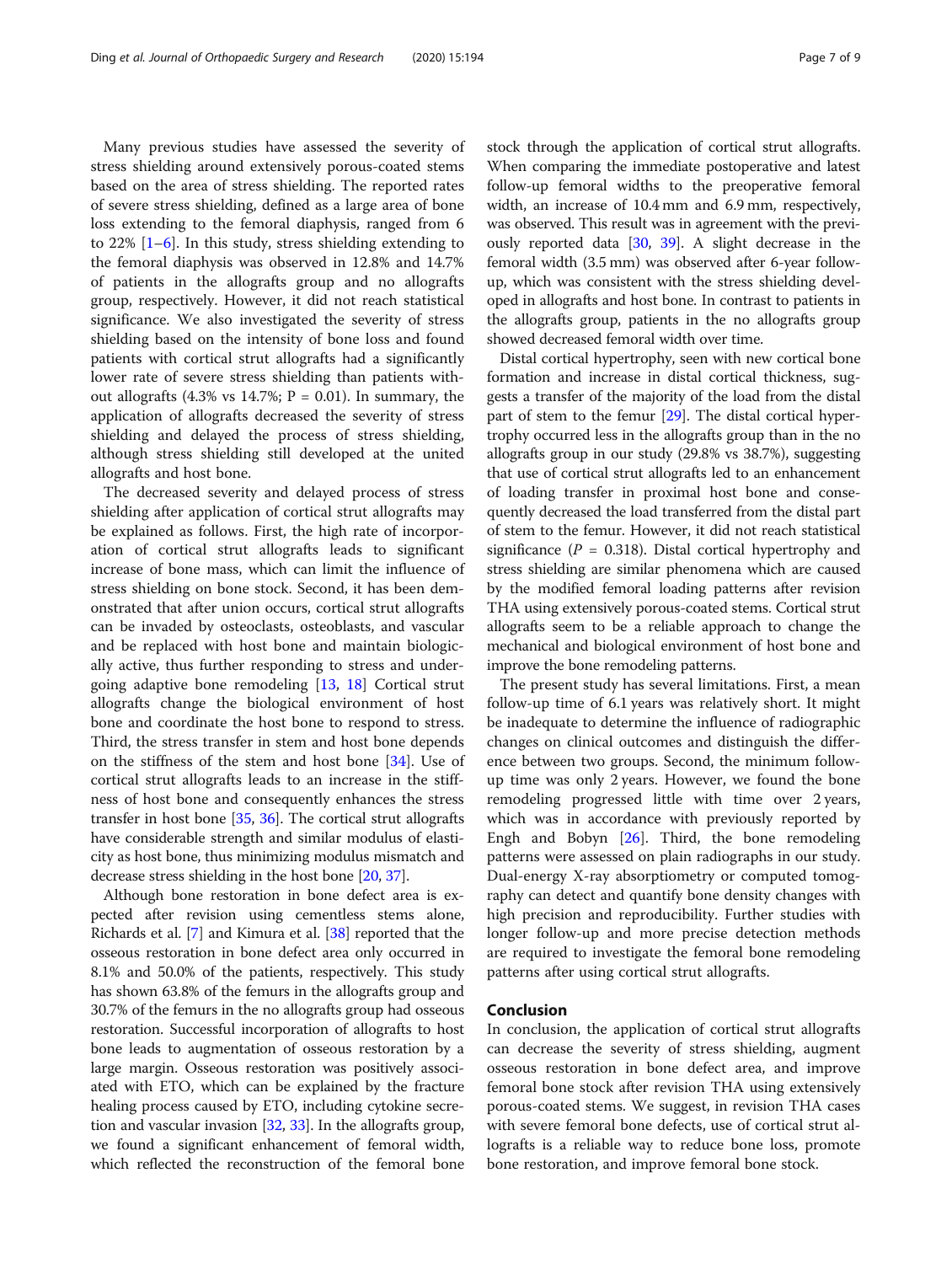#### <span id="page-7-0"></span>Abbreviation

THA: Total hip arthroplasty; ETO: Extended trochanteric osteotomy; PFF: Periprosthetic femoral fracture; HHS: Harris Hip Score; ICC: Intraclass correlation coefficient; ANOVA: Analysis of variance

#### Acknowledgements

Not applicable

#### Authors' contributions

ZC-D and TX-L performed data collection and analysis. P-M, D-W, and K-Z performed manuscript writing. ZK-Z drafted the work. The authors read and approved the final manuscript.

#### Funding

Not applicable

#### Availability of data and materials

The datasets analyzed during the current study are available from the corresponding author on reasonable request.

#### Ethics approval and consent to participate

This retrospective study was approved by the Institutional Review Board of West China Hospital, Sichuan University (ID number 2012-268). All patients provided informed consent for participation.

#### Consent for publication

Not applicable

#### Competing interests

The authors declare that they have no competing interests

#### Received: 3 March 2020 Accepted: 20 May 2020 Published online: 27 May 2020

#### References

- 1. Paprosky WG, Greidanus NV, Antoniou J. Minimum 10-year-results of extensively porous-coated stems in revision hip arthroplasty. Clin Orthop Relat Res. 1999;369:230–42.
- 2. Moreland JR, Bernstein ML. Femoral revision hip arthroplasty with uncemented, porous-coated stems. Clin Orthop Relat Res. 1995;319:141–50.
- 3. Nadaud MC, Griffin WL, Fehring TK, Mason JB, Tabor OB Jr, Odum S, et al. Cementless revision total hip arthroplasty without allograft in severe proximal femoral defects. J Arthroplast. 2005;20(6):738–44.
- 4. Thomsen PB, Jensen NJ, Kampmann J, Baek HT. Revision hip arthroplasty with an extensively porous-coated stem - excellent long-term results also in severe femoral bone stock loss. Hip Int. 2013;23(4):352–8.
- 5. Chung LH, Wu PK, Chen CF, Chen WM, Chen TH, Liu CL. Extensively porouscoated stems for femoral revision: reliable choice for stem revision in Paprosky femoral type III defects. Orthopedics. 2012;35(7):e1017-21.
- 6. Fukui K, Kaneuji A, Sugimori T, Ichiseki T, Matsumoto T. Bone remodeling after a mean of 10 years in diaphyseal cortical defects repaired with femoral revision using bypass fixation of extensively porous-coated stems with high stiffness. Eur J Orthop Surg Traumatol. 2015;25(4):741–7.
- 7. Richards CJ, Duncan CP, Masri BA, Garbuz DS. Femoral revision hip arthroplasty: a comparison of two stem designs. Clin Orthop Relat Res. 2010; 468(2):491–6.
- 8. Kusano T, Seki T, Higuchi Y, Takegami Y, Osawa Y, Ishiguro N. Preoperative canal bone ratio is related to high-degree stress shielding: a minimum 5yYear follow-up study of a proximally hydroxyapatite-coated straight tapered titanium femoral component. J Arthroplast. 2018;33(6):1764–9.
- Goosen JH, Swieringa AJ, Keet JG, Verheyen CC. Excellent results from proximally HA-coated femoral stems with a minimum of 6 years follow-up: a prospective evaluation of 100 patients. Acta Orthop. 2005;76(2):190–7.
- 10. Wilkinson JM, Hamer AJ, Rogers A, Stockley I, Eastell R. Bone mineral density and biochemical markers of bone turnover in aseptic loosening after total hip arthroplasty. J Orthop Res. 2003;21(4):691–6.
- 11. Lindahl H. Epidemiology of periprosthetic femur fracture around a total hip arthroplasty. Injury. 2007;38(6):651–4.
- 12. Callaghan JJ, Salvati EA, Pellicci PM, Wilson PD Jr, Ranawat CS. Results of revision for mechanical failure after cemented total hip replacement, 1979

to 1982. A two to five-year follow-up. J Bone Joint Surg Am. 1985;67(7): 1074–85.

- 13. Emerson RH Jr, Malinin TI, Cuellar AD, Head WC, Peters PC. Cortical strut allografts in the reconstruction of the femur in revision total hip arthroplasty. A basic science and clinical study. Clin Orthop Relat Res. 1992; 285:35–44.
- 14. Mokka J, Keemu H, Koivisto M, Stormi T, Vahlberg T, Virolainen P, et al. Experience of structural onlay allografts for the treatment of bone deficiency in revision total hip arthroplasty. Scand J Surg. 2013;102(4):265–70.
- 15. Pak JH, Paprosky WG, Jablonsky WS, Lawrence JM. Femoral strut allografts in cementless revision total hip arthroplasty. Clin Orthop Relat Res. 1993;295: 172–8.
- 16. Kim YH, Park JW, Kim JS, Rastogi D. High survivorship with cementless stems and cortical strut allografts for large femoral bone defects in revision THA. Clin Orthop Relat Res. 2015;473(9):2990–3000.
- 17. Ding ZC, Ling TX, Yuan MC, Qin YZ, Mou P, Wang HY, et al. Minimum 8-year follow-up of revision THA with severe femoral bone defects using extensively porous-coated stems and cortical strut allografts. BMC Musculoskelet Disord. 2020;21(1):218.
- 18. Head WC, Wagner RA, Emerson RH Jr, Malinin TI. Restoration of femoral bone stock in revision total hip arthroplasty. Orthop Clin North Am. 1993; 24(4):697–703.
- 19. Head WC, Malinin TI. Results of onlay allografts. Clin Orthop Relat Res. 2000; 371:108–12.
- 20. Malinin T, Latta LL, Wagner JL, Brown MD. Healing of fractures with freezedried cortical bone plates. Comparison with compression plating. Clin Orthop Relat Res. 1984;190:281–6.
- 21. Wu LD, Xiong Y, Yu HC. Effects of rhBMP-2 on cortical strut allograft healing to the femur in revision total hip arthroplasties: an experimental study. Int Orthop. 2007;31(5):605–11.
- 22. Barden B, Fitzek JG, Huttegger C, Loer F. Supportive strut grafts for diaphyseal bone defects in revision hip arthroplasty. Clin Orthop Relat Res. 2001;387:148–55.
- 23. Buoncristiani AM, Dorr LD, Johnson C, Wan Z. Cementless revision of total hip arthroplasty using the anatomic porous replacement revision prosthesis. J Arthroplast. 1997;12(4):403–15.
- 24. Ding ZC, Xu B, Liang ZM, Wang HY, Luo ZY, Zhou ZK. Limited influence of comorbidities on length of stay after total hip arthroplasty: experience of enhanced recovery after surgery. Orthop Surg. 2020;12(1):153–61.
- 25. Gruen TA, McNeice GM, Amstutz HC. "Modes of failure" of cemented stemtype femoral components: a radiographic analysis of loosening. Clin Orthop Relat Res. 1979;141:17–27.
- 26. Engh CA, Bobyn JD. The influence of stem size and extent of porous coating on femoral bone resorption after primary cementless hip arthroplasty. Clin Orthop Relat Res. 1988;231:7–28.
- 27. Moreland JR, Moreno MA. Cementless femoral revision arthroplasty of the hip: minimum 5 years followup. Clin Orthop Relat Res. 2001;393:194–201.
- 28. Bohm P, Bischel O. Femoral revision with the Wagner SL revision stem : evaluation of one hundred and twenty-nine revisions followed for a mean of 4.8 years. J Bone Joint Surg Am. 2001;83-A(7):1023–31.
- 29. Ritter MA, Fechtman RW. Distal cortical hypertrophy following total hip arthroplasty. J Arthroplast. 1988;3(2):117–21.
- 30. Buttaro MA, Costantini J, Comba F, Piccaluga F. The use of femoral struts and impacted cancellous bone allograft in patients with severe femoral bone loss who undergo revision total hip replacement: a three- to nineyear follow-up. J Bone Joint Surg (Br). 2012;94(2):167–72.
- 31. Engh CA, Massin P, Suthers KE. Roentgenographic assessment of the biologic fixation of porous-surfaced femoral components. Clin Orthop Relat Res. 1990;257:107–28.
- 32. Ding ZC, Lin YK, Gan YK, Tang TT. Molecular pathogenesis of fracture nonunion. J Orthop Translat. 2018;14:45–56.
- 33. Huang Y, Shao H, Zhou Y, Gu J, Tang H, Yang D. Femoral bone remodeling in revision total hip arthroplasty with use of modular compared with monoblock tapered fluted titanium stems: the role of stem length and stiffness. J Bone Joint Surg Am. 2019;101(6):531–8.
- 34. Riviere C, Grappiolo G, Engh CA Jr, Vidalain JP, Chen AF, Boehler N, et al. Long-term bone remodelling around 'legendary' cementless femoral stems. EFORT Open Rev. 2018;3(2):45–57.
- 35. Sariyilmaz K, Dikici F, Dikmen G, Bozdag E, Sunbuloglu E, Bekler B, et al. The effect of strut allograft and its position on Vancouver type B1 periprosthetic femoral fractures: a biomechanical study. J Arthroplast. 2014;29(7):1485–90.